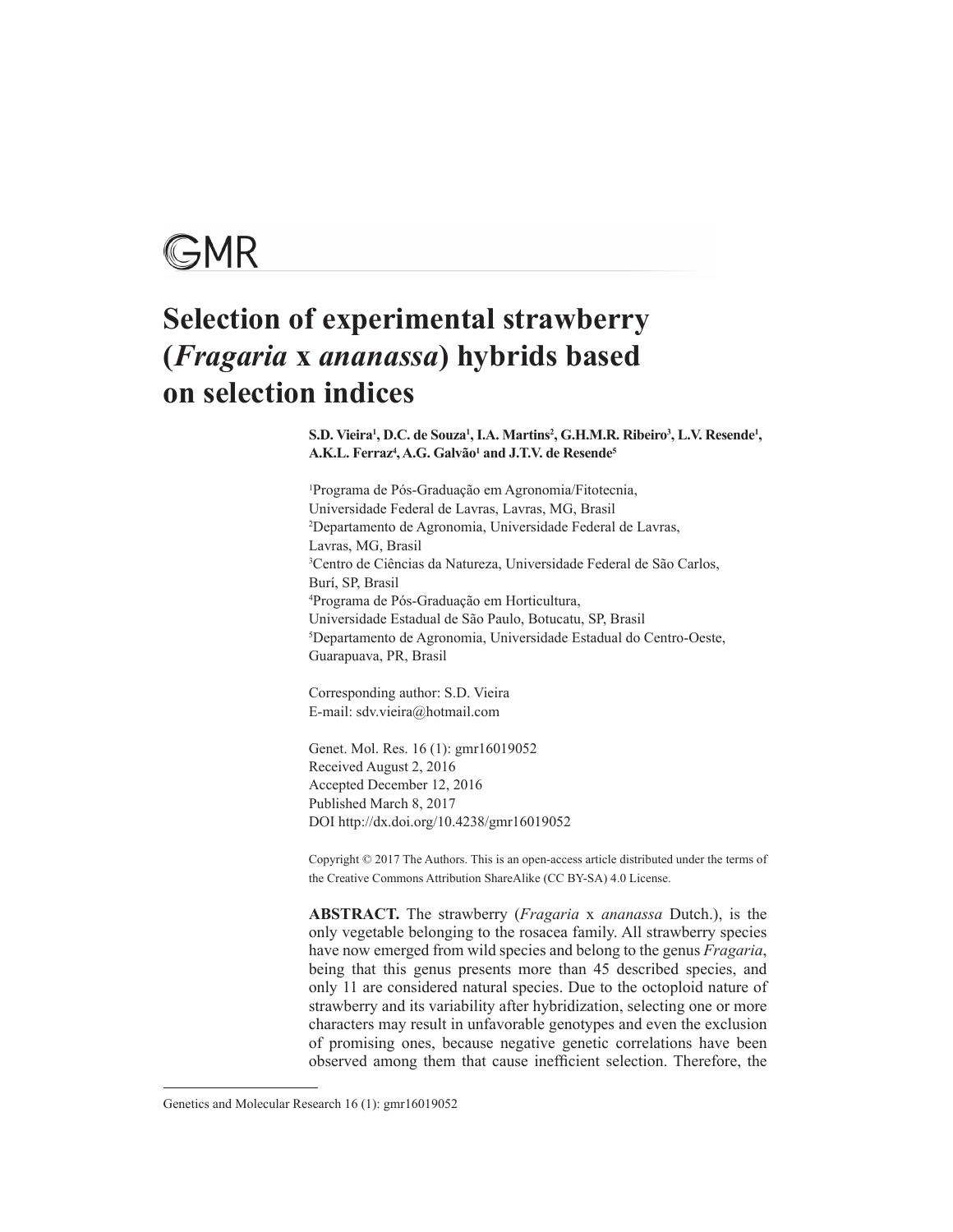objective of this study was to verify the efficiency of selection indices in selecting experimental strawberry hybrids for *in natura* consumption and processing. Seven commercial cultivars and 103 hybrids were used, which were obtained from populations derived from their crossings. The experiment was conducted in augmented blocks, in which four agronomical traits (total mass, amount of commercial fruit, amount of noncommercial fruit, and average fruit mass) and seven physicalchemical traits (soluble solids, soluble solids:titratable acidity ratio, total sugars, total pectin, vigor, and internal and external coloration) were evaluated. For hybrid selection, the following indices were used: Mulamba and Mock (1978), Smith (1936), Hazel (1943), and genotype-ideotype, which selected 20% of the genotypes evaluated. The three indices selected about 9% of the hybrids. The selection of two experimental hybrids (89 and 495) and the use of selection indices resulted in larger estimates of selection gains. The Mulamba and Mock (1978), Smith (1936), and Hazel (1943) indices had the highest percentage of gains on selection, and are therefore recommended for the selection of strawberry clones.

**Key words:** Strawberry; Selection index; Agronomical trait; Experimental hybrid; Plant breeding

# **INTRODUCTION**

Currently, the main strawberry (*Fragaria* x *ananassa*) cultivar alternatives that are grown in Brazil are imported, making strawberry farmers dependent on genetic material from other countries (Barneche and Bonow, 2012). This factor represents more than 40% of the production costs, considering the high prices paid for them (about US\$20,000 per thousand). The small number of adapted cultivars that is available to Brazilian farmers has been one of the main obstacles to the development of the strawberry crop, particularly due to the lack of productive cultivars that are resistant to disease and adapted to the climatic conditions of the farming regions (Barneche and Bonow, 2012).

Therefore, the need for the establishment of national programs aimed at the improvement of strawberry is self-evident. Cultivars that are adapted to Brazilian growing conditions need to be identified, in order to improve a series of market traits such as appearance, taste, texture, nutritional value, and high-production potential, as well as resistance to disease. The quality attributes of strawberries destined for *in natura* consumption are taste, appearance, nutritional value, firmness, and total and commercial production. Taste is one of the most important aspects of quality, and is a balance between acidity and sugar (Reis et al., 2013). In cultivars that are destined for processing, the main traits evaluated are °Brix, acidity, productivity, and the anthocyanin concentration.

For the genetic improvement of plants, the evaluation of production is essential, and, for fruit and vegetables, quality is fundamental for the acceptance of the product by the consumer. The use of selection indices in strawberry improvement programs is vital for the simultaneous selection of fruit quality and production attributes (Vilarinho et al., 2003). Fruit quality may comprise size/format, taste, flavor, and coloration, among other traits.

Genetics and Molecular Research 16 (1): gmr16019052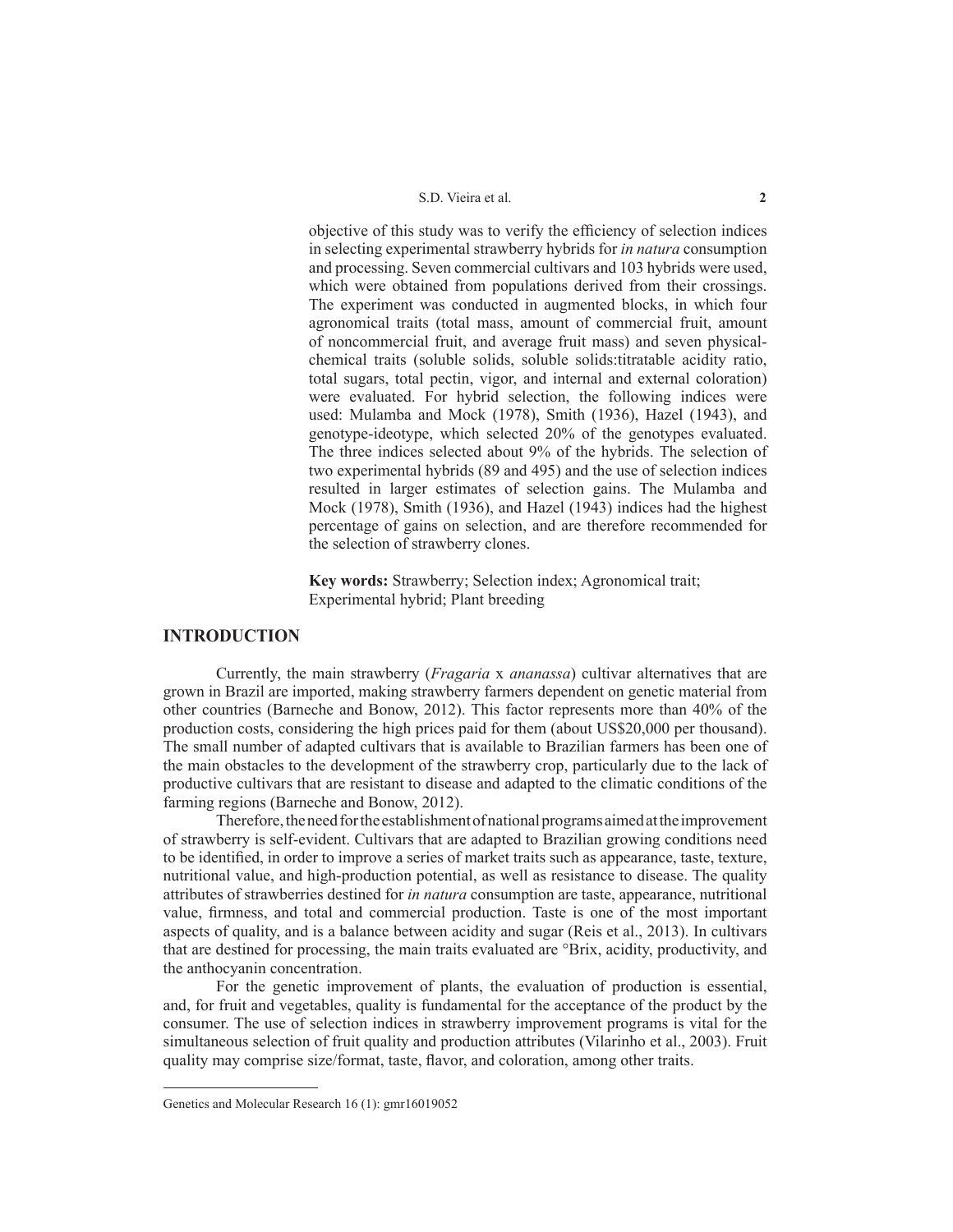Because of strawberry's octoploid nature and the variability observed in strawberry genetic improvement programs, selection based on one or a few traits may result in unfavorable changes in others, due to negative genetic correlations between them (Hancock et al., 2008). Therefore, it is necessary to employ methodologies that allow selection based on a set of variables that include various traits of economic interest (Cruz et al., 2014). Selection indices, which were initially proposed by Smith (1936) and Hazel (1943), select for a variety of traits simultaneously, which increases the efficiency of selecting promising genotypes.

Many selection indices are used in the improvement of plants (Cruz et al., 2014), and are based on linear combinations of the measurements of several traits. They facilitate the evaluation of all of the information available, and assign different weights to each trait studied and evaluate important quality and production attributes (Falconer and Mackay, 1997).

The selection indices proposed by Smith (1936), Hazel (1943), Williams (1962), and Pesek and Baker (1969) are all parametric, because they require population parameter estimates and consequently are used when genotypes are randomly sampled. The indices of Elston (1963) and Mulamba and Mock (1978) and the genotype/ideotype index are nonparametric, and do not require parameter estimates.

Although they have been used for many crops (Silva et al., 2009; Vasconcelos et al., 2010; Neves et al., 2011), selection indices have not been applied for strawberries, and selection based on independent elimination levels has been conducted.

In some species with vegetative propagation, such as the potato (*Solanum tuberosum* L.) and eucalyptus (*Eucalyptus grandis*), parametric (Smith, 1936; Hazel, 1943) and nonparametric (Mulamba and Mock, 1978) indices have been used for the selection of superior genotypes. Mulamba and Mock's (1978) index has been used for eucalyptus (Reis et al., 2015), soybean (*Glycine max*) (Costa et al., 2004), cowpea (*Vigna unguiculata*) (Santos and Araújo, 2001), and potato (*S. tuberosum*) (Barbosa and Pinto, 1998). The objective of this study was to compare the efficiencies of different selection indices in selecting experimental strawberry hybrids for *in natura* consumption and processing.

# **MATERIAL AND METHODS**

#### **Hybrid development**

Genitors were selected that had been cultivated in Brazil and were based on favorable phenotypes in terms of traits of economic interest, and were the 'Aromas', 'Camarosa', 'Dover', 'Florida Festival', 'Oso Grande', 'Sweet Charlie', and 'Milsei Tudla' cultivars. Only 'Aromas' is classified as a day-neutral cultivar, with the others being short-day cultivars.

Hybridization was conducted according to the Campinas Agronomic Institute's (Camargo and Passos, 1993) and the University of Florida's (Chandler et al., 2012) recommended procedures. Twelve hybrid populations were obtained, which combined seven commercial cultivars (Table 1). After harvesting the pseudofruits, the achenes were removed with a blender and the seeds were dried at temperature about 19°-23°C.

The method described by Galvão et al. (2014) was used to overcome tegument dormancy by acid scarification, with immersion in  $H_2SO_4(98%)$  for 40 min and sanitization in NaOH (2%) for 10 min (Galvão et al., 2014). The achenes were then *in vitro*-cultivated in Murashige and Skoog culture (Murashige and Skoog, 1962) that was solidified with agar  $(0.6\%)$  and supplemented with sucrose  $(3\%)$ .

Genetics and Molecular Research 16 (1): gmr16019052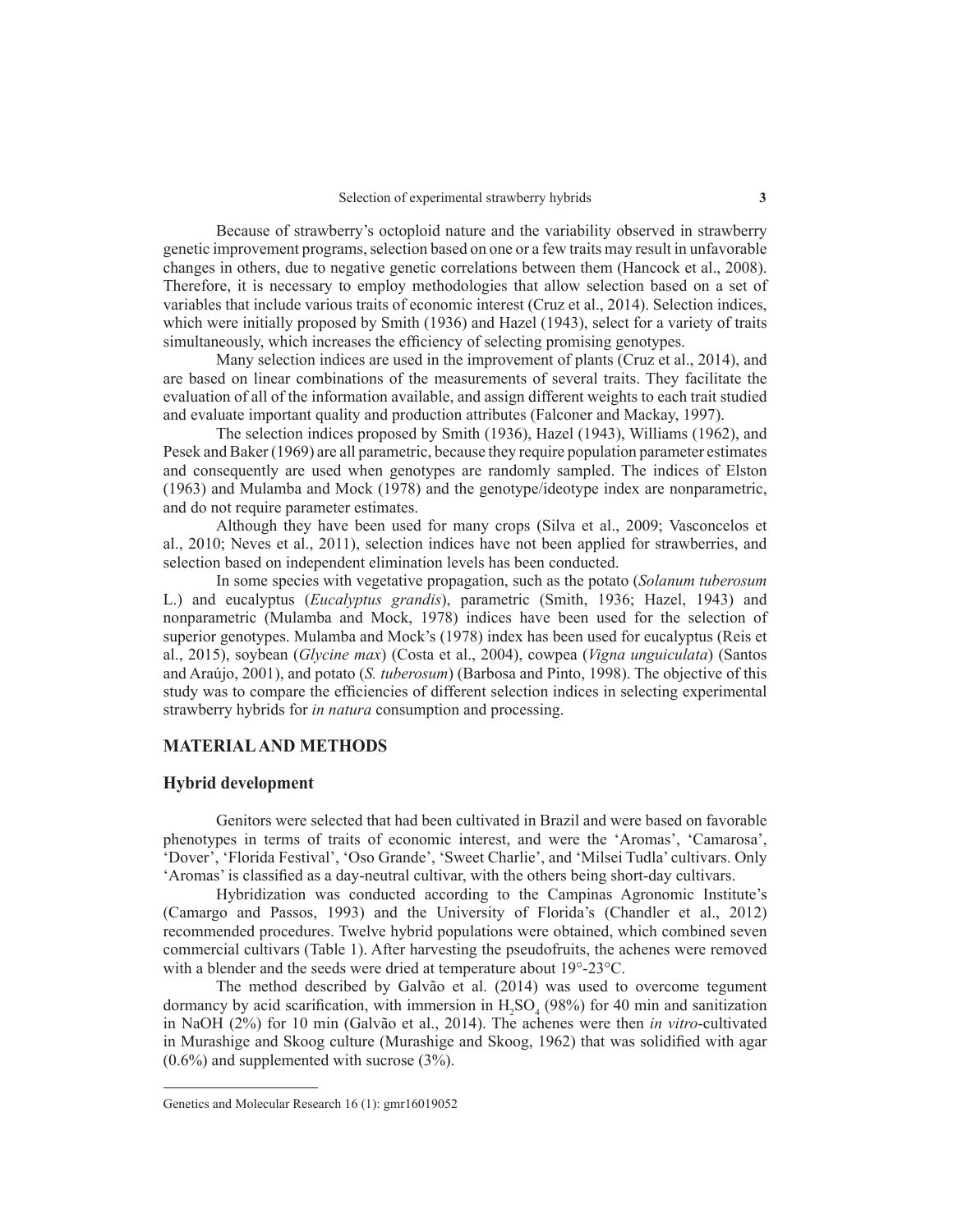| S.D. Vieira et al. |  |
|--------------------|--|
|                    |  |

| <b>Table 1.</b> Description of 12 hybrid populations generated from seven strawberry cultivars. |          |           |            |            |           |  |  |  |  |
|-------------------------------------------------------------------------------------------------|----------|-----------|------------|------------|-----------|--|--|--|--|
| Population                                                                                      |          | Parents   | Population | Parents    |           |  |  |  |  |
|                                                                                                 |          |           |            |            |           |  |  |  |  |
|                                                                                                 | Dover    | Aromas    |            | Sweet Ch.  | Aromas    |  |  |  |  |
|                                                                                                 | Oso Gr.  | Aromas    |            | Tudla      | Aromas    |  |  |  |  |
|                                                                                                 | Camarosa | Aromas    |            | Tudla      | Sweet Ch. |  |  |  |  |
|                                                                                                 | Dover    | Sweet Ch. |            | Camarosa   | Sweet Ch. |  |  |  |  |
|                                                                                                 | Oso Gr.  | Tudla     |            | Festival   | Aromas    |  |  |  |  |
|                                                                                                 | Festival | Sweet Ch. |            | Oso Grande | Sweet Ch. |  |  |  |  |

After 60 days of *in vitro* cultivation, the seedlings were acclimatized in a greenhouse on 72-cell trays containing commercial substrate. After 60 days, the seedlings were transplanted to the in greenhouses.

#### **Experimental area**

The experiment was conducted in greenhouses, in the experimental area of the Olericulture sector of the Federal University of Lavras, Lavras, MG, Brazil (21°14'S, 40°17'W, 918.80 m above mean sea level). The soil in the experimental area was a typical dystrophic red latosol with a clay texture, and comprised 33% sand, 18% silt, and 49% clay. The soil was prepared in the greenhouses a month before transplantation of the seedlings into beds by plowing, followed by liming and harrowing.

The beds were raised 0.20 m high and 1.20 m wide using a bed tiller. We used 2.50 t·ha-1 lime (Relative Total Neutralization Power 92%), which was based on a chemical analysis of the soil. The seedlings' dry leaves were removed, and they were then transplanted into beds in an area of 0.30 m x 0.40 m in two lines. The irrigation system consisted of drip lines, with 0.30 m between drippers, two lines of drip per bed, separated by 0.50 m. The beds were covered with 30-µm-thick black polyethylene films (mulching). Fertilization and cultivation followed the recommendations made by Dias et al. (2007) for strawberry crops. Weed control was conducted manually every 15 days, or as needed. Phytopathogen control was performed every two weeks or as necessary, using insecticides and fungicides that were provided by Universidade Federal de Lavras.

The experimental design was an augmented block (Federer, 1956), which was chosen due to a lack of genotype replications, because the object under study was the F1 generation that only had one plant per treatment. Therefore, the common treatments were the parents (controls, 'Aromas', 'Camarosa', 'Dover', 'Florida Festival', 'Oso Grande', 'Sweet Charlie', and 'Milsei Tudla') and nine F1 experimental hybrids from seven populations (9 hybrids x 7 populations = 63 hybrid/plant), plus 10 F1 experimental hybrids from five populations  $(10$ hybrids  $x 5$  populations = 50 hybrid/plant), and each population was arranged in a block, totaling 12 blocks.

#### **Evaluation of production features**

Harvesting was conducted on different dates because of different genotype development. Only fruits that were colored dark red over 75% of their area were harvested and measured (Brasil, 2013). The harvested fruits were weighed with an analytical balance and classified as unmarketable (£35 mm) or marketable ( $>$ 35 mm), according to Brasil (2013).

Genetics and Molecular Research 16 (1): gmr16019052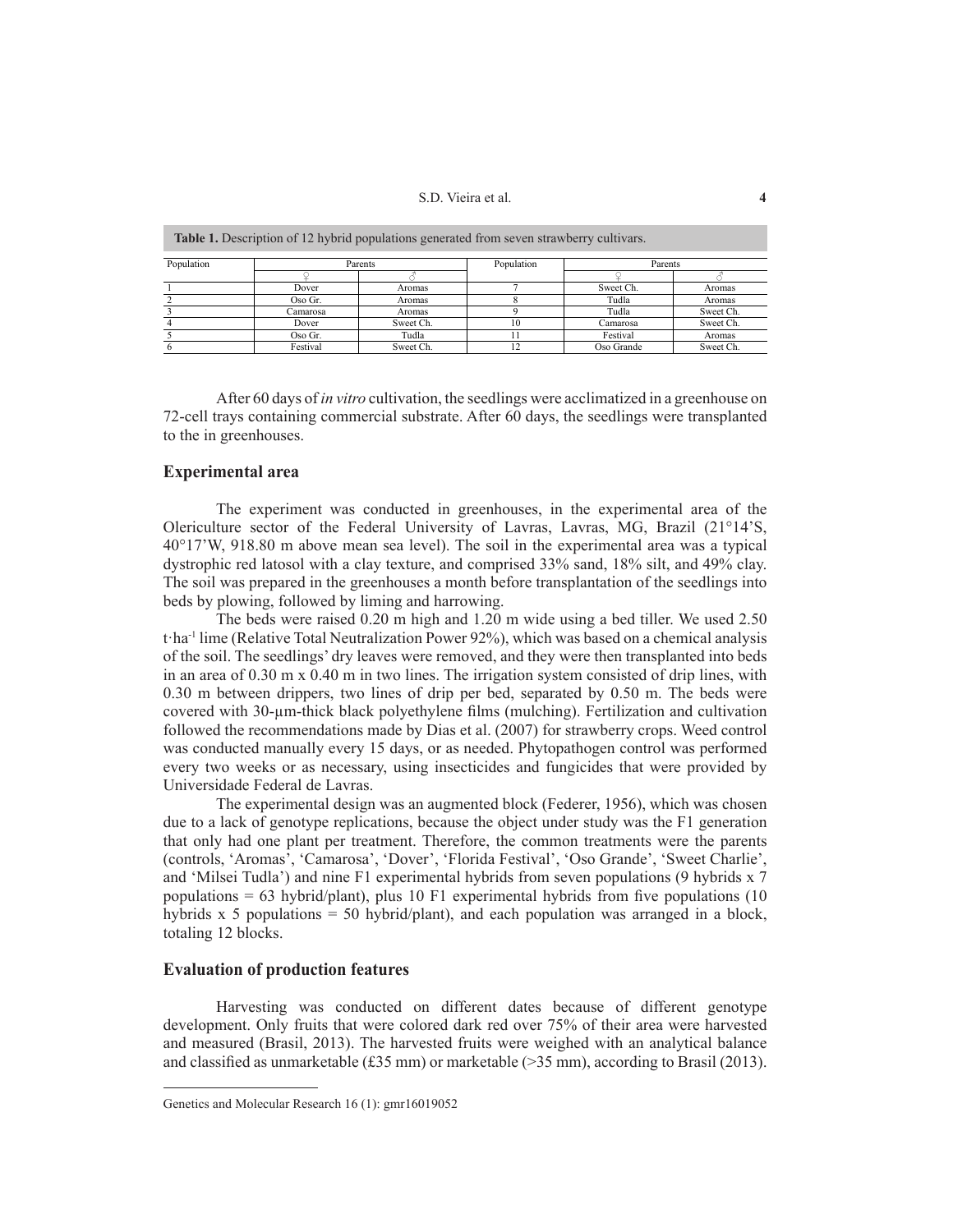The end of the marketable production period was fixed when over 70% of the plant under evaluation was producing unmarketable fruits. The total mass (TM) of the fruit (g/plant), the number of marketable fruits (NMF), the number of unmarketable fruits (NUF), and the average fruit mass (AFM) (g/fruit) were then calculated.

#### **Evaluation of physical and chemical characteristics**

Firmness was measured from two equidistant points from the center of the fruit using a manual penetrometer with Instrutherm 3mm tip, model PTR-300, and results expressed in Newton (N). The external and internal coloration was determined using the Brasil (2013) scale (1, red-orange; 3, medium red; 5, dark red; 7, blackish red; and 1, red on the edge; 3, red toward the center; 5, uniform red throughout the pulp, respectively).

The soluble solids (SS) level was determined using a benchtop digital refractometer (Reichert AR200) at room temperature and expressed in °Brix. The SS:TA ratio was obtained by dividing the SS readings with the levels (%) of titratable acidity (TA).

Total sugars (TS) were extracted by the Antrona method (Dische, 1962), and determined by spectrophotometry at a wavelength of 620 nm using a standard glucose curve. Total pectin (TP) was extracted with ethyl alcohol (95%) according to a method adapted by McCready and McCoomb (1952), and determined colorimetrically with a carbazole reaction according to the method described by Bitter and Muir (1962).

### **Statistical analyses**

Statistical analyses were performed using Genes software (Cruz, 2013). The heritability of the coefficient of genetic variation and the phenotypic and genotypic covariances (Cruz et al., 2014) were estimated, and the selection gain (%) expected in the selected genotypes in relation to all of the genotypes was obtained by the following expression:

$$
GS = \left\{ \left[ \left( Xs - Xo \right)h^2 \right] 100 \right\} Xo \tag{Equation 1}
$$

where GS is the selection gain  $(\%)$ , Xs is the average of the selected genotypes, Xo is the average of all genotypes, and h<sup>2</sup> is the coefficient of genotypic determination ( $V_g/V_p$ , where  $V_g$ is the effect of genotype and  $V<sub>f</sub>$  is the total effect of the phenotype). The indices used for the best genotype selection were the classic index (Smith, 1936 and Hazel, 1943), an index based on the sum of ranks (Mulamba and Mock, 1978), and an index based on the distance between each genotype and ideotype (Schwarzbach, 1972 cited by Wricke and Weber, 1986).

The classic index proposed by Smith (1936) and Hazel (1943) consists of a linear combination of multiple characters, in which the weighting coefficients are estimated to maximize their correlation with the aggregated genotype, which is established by another linear combination that involves the genetic values of characters that are weighted by their respective economic weights (Cruz et al., 2014). The classic index is established by the following expression:

$$
b = P - 1Ga \t\t (Equation 2)
$$

Genetics and Molecular Research 16 (1): gmr16019052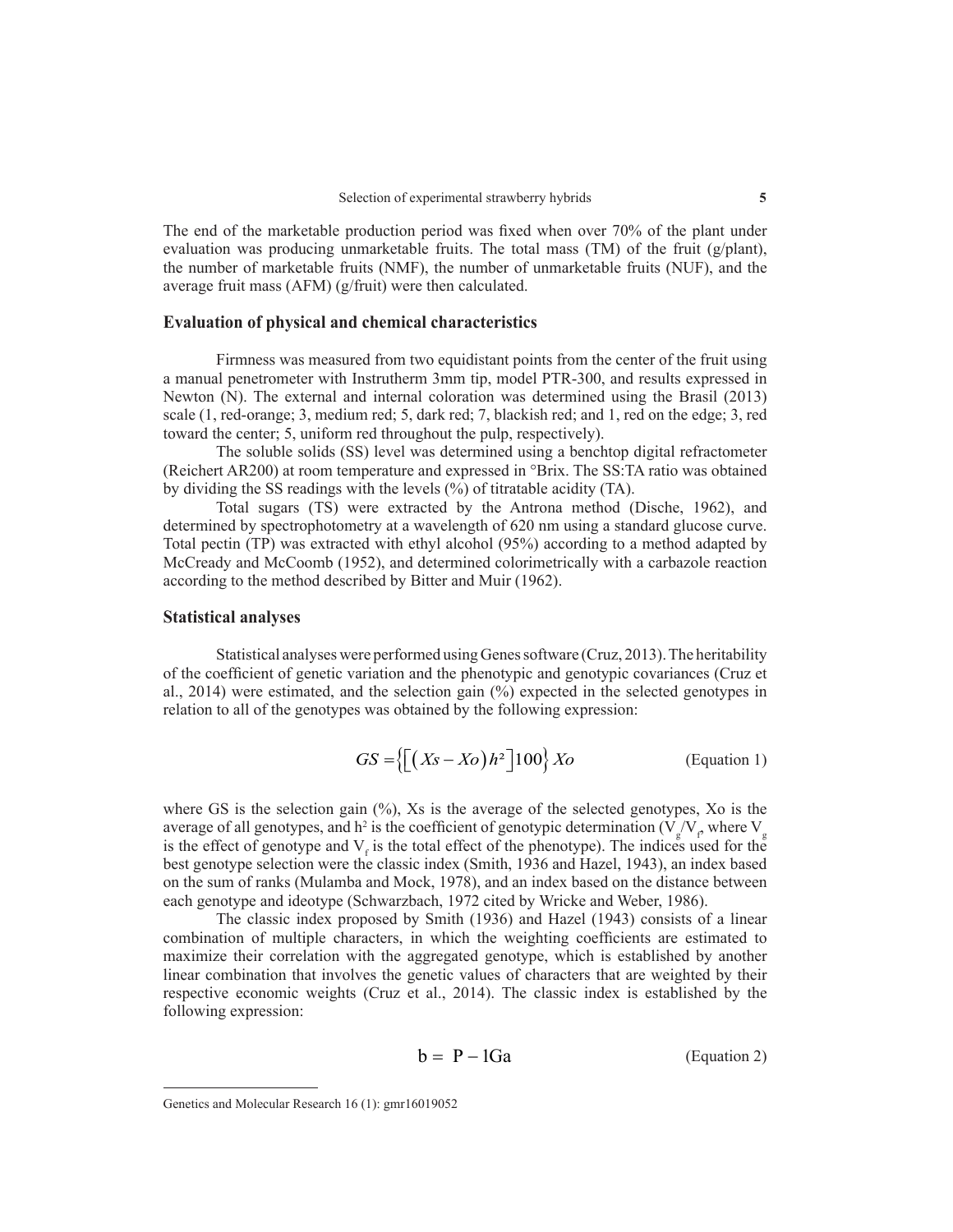where *b* is the weighting vector index,  $P - 1$  refers to the inverse of the genetic covariance matrix between characters, *G* is the genetic covariance matrix, and *a* is the vector of economic weights assigned to the characters.

The index based on the sum of ranks (Mulamba and Mock, 1978) initially ranks genotypes for each feature by assigning high absolute values to those with better performances. Finally, we added the order of each material for each character, resulting in the following selection index:

$$
I = r1 + r2 + \dots + rn \tag{Equation 3}
$$

where I is the value for a specific individual, rj is the rank of an individual in relation to the j<sup>th</sup> variable, and n is the number of variables considered. The procedure allows the order of the variables to have different weights, as specified by the breeder. Therefore, we have the following expression:

$$
I = p1r1 + p2r2 + \dots + pnrn
$$
 (Equation 4)

where  $pi$  is the economic weight given by the user to the  $j<sup>th</sup>$  feature.

The genotype-ideotype index is based on the estimation of the distance between the genotypes and an ideotype previously defined by the breeder. Based on this index, the best genotypes are identified and the earnings per selection are calculated. The principal components analysis is performed based on values within a range and the eigenvalues and eigenvectors obtained are associated to the correlation matrix between the analyzed variables Cruz (2006). The calculation of the index is accomplished by the following expression:

$$
IDG = \sqrt{ln \sum Yij - VOj^2 nj} = 1
$$
 (Equation 5)

Yij is considered to be the mean transformed phenotypic value, O Voj is the optimal value to be resented by the cultivar, under selection. IDG values of Index.

For the genotype-ideotype index, the great values were equal to the average for each character. For the Mulamba and Mock (1978) index, the value of one (1) was adopted for economic weight, in order to check the efficiency of the index. For Smith (1936) and Hazel (1943), different weights were adopted that varied between 1 and 3, according to the importance of the feature to the breeder (Table 2). The selection intensity applied to the three indices was 20% of the hybrids.

| <b>Table 2.</b> Characters analyzed and parameters used for the three selection indices. |                              |                              |                          |
|------------------------------------------------------------------------------------------|------------------------------|------------------------------|--------------------------|
| Variable                                                                                 | Economic weight <sup>1</sup> | Economic weight <sup>2</sup> | Great value <sup>3</sup> |
| Total mass (g/plant)                                                                     |                              |                              | 1023.00                  |
| Number of marketable fruits                                                              |                              |                              | 43.00                    |
| Number of unmarketable fruits                                                            |                              |                              | 90.00                    |
| Average fruit mass (g/fruit)                                                             |                              |                              | 7.00                     |
| Soluble solids (°Brix)                                                                   |                              |                              | 7.00                     |
| SS:TA ratio                                                                              |                              |                              | 7.00                     |
| Total sugars $(g/100 g)$                                                                 |                              |                              | 6.00                     |
| Total pectin $(g/100 g)$                                                                 |                              |                              | 388.00                   |
| Firmness (N)                                                                             |                              |                              | 2.00                     |
| Internal coloration                                                                      |                              |                              | 5.00                     |
| External coloration                                                                      |                              |                              | 4.00                     |

1 Smith (1936) and Hazel (1943). 2 Mulamba and Mock (1978). 3 Genotype-ideotype. SS, soluble solids; TA, titratable acidity.

Genetics and Molecular Research 16 (1): gmr16019052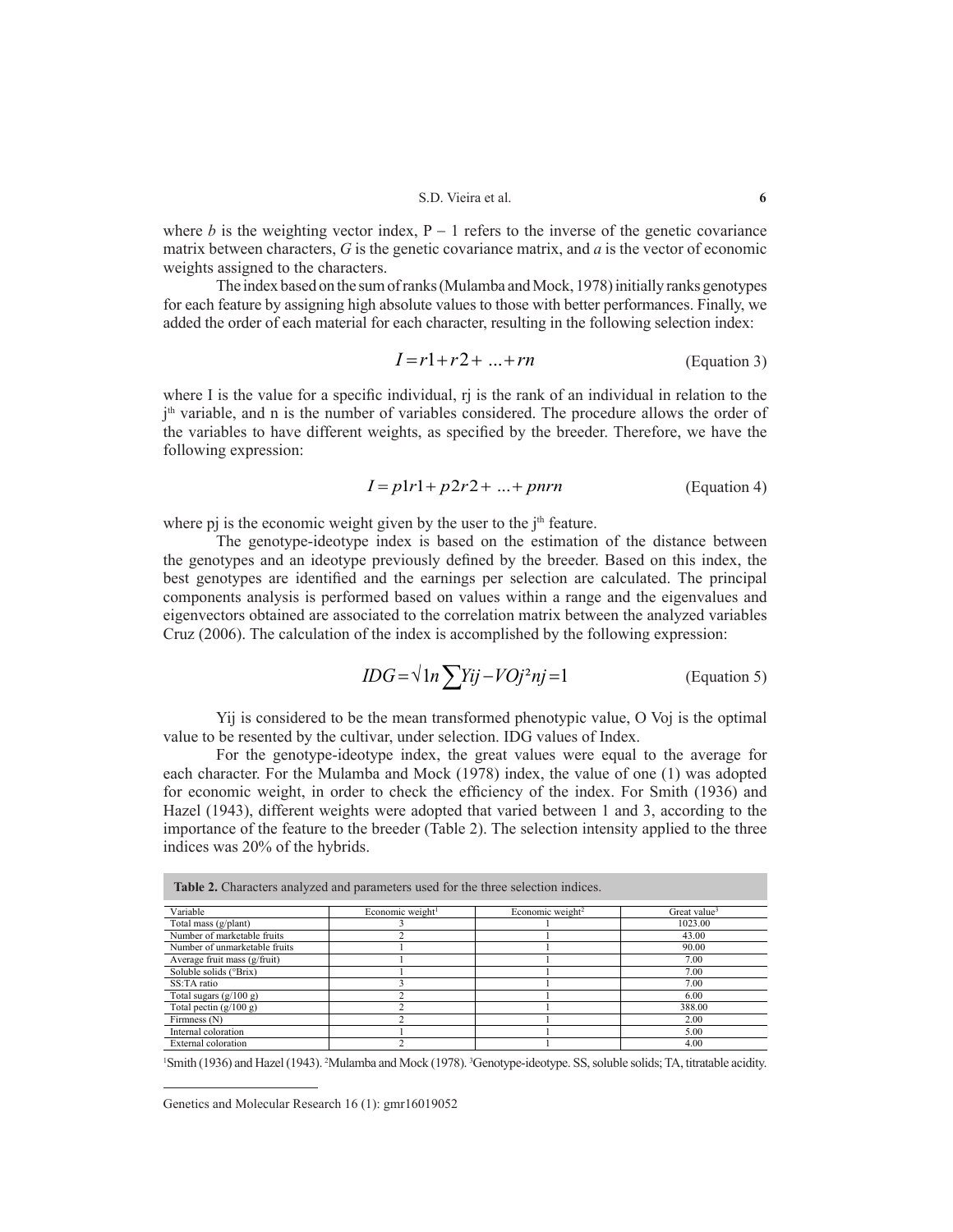# **RESULTS AND DISCUSSION**

Table 3 contains the heritability values, and shows that total fruit mass, the NMF, and the NUF had the highest values, particularly the NUF (87.68%).

**Table 3.** Estimates of heritability  $(h^2)$ , average of all genotypes  $(Xo)$ , and average of the selected clones  $(Xs)$ obtained by selection indices for the 11 characters analyzed.

| Variable   | $h^2(%)$ | Smith (1936) and Hazel (1943) |         | Genotype-ideotype |         | Mulamba and Mock (1978) |         |  |
|------------|----------|-------------------------------|---------|-------------------|---------|-------------------------|---------|--|
|            |          | Xs                            | Xo      | Xs                | Xo      | Xs.                     | Xo      |  |
| <b>TFM</b> | 83.86    | 1445.83                       | 1023.00 | 1049.02           | 1023.00 | 1101.87                 | 1023.00 |  |
| <b>NMF</b> | 85.86    | 60.43                         | 43.17   | 46.79             | 43.17   | 53.28                   | 43.17   |  |
| <b>NUF</b> | 87.68    | 125.12                        | 90.06   | 80.42             | 90.06   | 63.22                   | 90.06   |  |
| AFM        | 75.66    | 7.96                          | 7.94    | 8.52              | 7.94    | 9.86                    | 7.94    |  |
| SS         | 60.17    | 7.34                          | 7.08    | 7.48              | 7.08    | 7.81                    | 7.08    |  |
| SS:TA      | 56.23    | 8.36                          | 7.77    | 8.69              | 7.77    | 9.10                    | 7.77    |  |
| TS         | $\theta$ | 6.00                          | 6.36    | 8.04              | 6.36    | 7.48                    | 6.36    |  |
| TP         | 32.22    | 341.47                        | 388.13  | 436.04            | 388.13  | 434.59                  | 388.13  |  |
| F          | 33.96    | 2.02                          | 2.07    | 2.16              | 2.07    | 2.16                    | 2.07    |  |
| IC         | 70.22    | 5.55                          | 5.47    | 5.88              | 5.47    | 5.95                    | 5.47    |  |
| EC         | 70.16    | 3.98                          | 4.08    | 4 2 4             | 4.08    | 4.18                    | 4.08    |  |

TFM, total fruit mass; NMF, number of marketable fruits; NUF, number of unmarketable fruits; AFM, average fruit mass; SS, soluble solids; TA, titratable acidity; TS, total sugars; TP, total pectin; F, firmness; IC, internal coloration; EC, external coloration.

Heritability values are fundamentally important in breeding programs, because they express the reliability with which the phenotypes represent the genotypes, resulting in an increase in selection reliability (Falconer and Mackay, 1997). The SS and the SS:TA ratio had average heritability values. The combination of these characteristics determines, in part, the flavor of the fruit, which is among the most important attributes in marketing. Taste is a balanced set of different characteristics, and is difficult to measure; however, it is an important feature if you want to select genotypes for their fruit in the *in natura* market (Cantillano, 2006).

Firmness and the TP level had the lowest heritability values, with 33.96 and 32.22%, respectively.

The Smith (1936) and Hazel (1943) indices identified the most important agronomic characteristics with high heritabilities (Table 3), including the TM, NMF, and NUF. The hybrids selected by these indices exhibited increases of 29.3% in TM, 28% in the NMF and a 28% reduction in the number of unmarketable fruits when compared to the original population.

Regarding the physical-chemical characteristics, the genotype-ideotype index selected hybrids that exhibited increases of around 20.9% in TP content and 11% in TS compared to the original population. These characteristics are important in strawberry improvement programs, because they are related to flavor and the fruits' nutritional value (Cantillano, 2006).

For the three indices investigated in this study, the selection frequency was 20% of the hybrids, i.e., of the 103 hybrids evaluated, 20 were selected using selection indices that were based on selection of the characteristics analyzed. Two hybrids were selected by all three methods, showing that regardless of the selection index used, the same hybrids were selected (89 and 495) (Figure 1).

The seven best hybrids selected by the Mulamba and Mock (1978) index were 449, 443, 501, 89, 475, 495, and 214. Hybrid 501 had the highest average NUF (217), AFM (13.24 g), and SS (9.63 °Brix), while hybrid 214 had the highest average TP (692.97 g/100 g).

Genetics and Molecular Research 16 (1): gmr16019052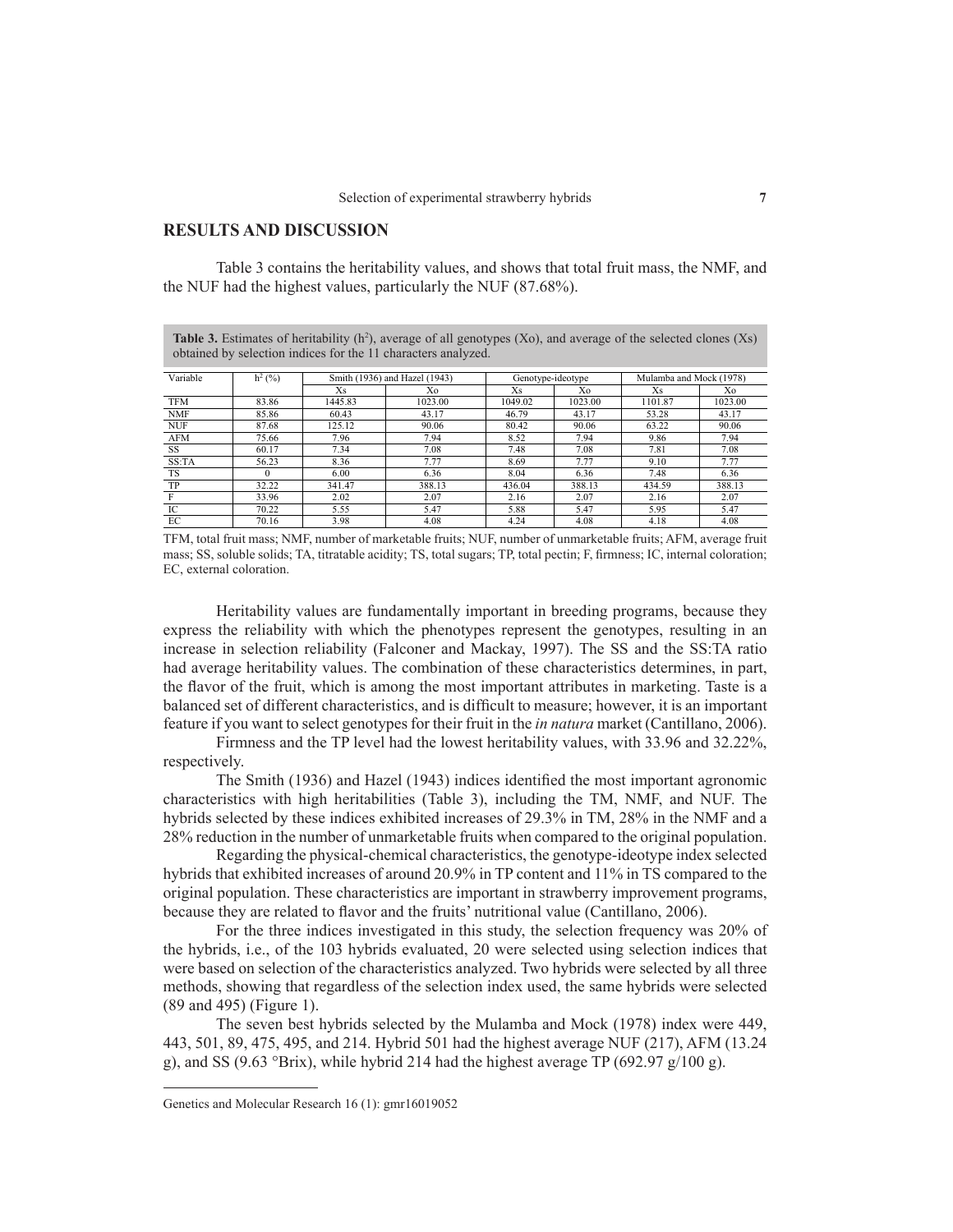

**Figure 1.** Hybrids selected based on three selection indices: Mulamba and Mock (1978), genotype-ideotype, and Smith (1936) and Hazel (1943).

The Smith (1936) and Hazel (1943) indices selected hybrids with significant gains in TM and NMF, particularly hybrids 93, 443, 37, 4, 11, and 495. Hybrid 443 was also selected by the Mulamba and Mock (1978) index, and had the highest average NMF (103.99). Hybrids 93 and 11 had the highest average TM (2042.47 g/plant) and SS (9.63 °Brix) values, respectively.

The genotype-ideotype index selected a commercial cultivar, 'Camarosa' (control), showing the productive potential of the hybrids. Hybrid 225 had the highest average TS (16.07  $g/100$  g), while hybrid 65 had the highest average firmness (2.98 N). This attribute has great commercial importance, and determines the quality of strawberries and their postharvest use.

The largest genetic gains predicted for most of the characteristics were in hybrids selected by the Mulamba and Mock (1978) index, such as the NMF (20.11%), the AFM (18.24%), the SS (6.16%), and a reduction in the NUF, amongst others. These characteristics are essential from an economic perspective (Table 4).

| <b>Table 4.</b> Predicted means (SG%) of hybrids selected based on three selection indices. |                                                        |        |            |            |            |           |       |          |         |         |      |         |
|---------------------------------------------------------------------------------------------|--------------------------------------------------------|--------|------------|------------|------------|-----------|-------|----------|---------|---------|------|---------|
| Method                                                                                      | Hybrids selected                                       | $SG\%$ |            |            |            |           |       |          |         |         |      |         |
|                                                                                             |                                                        | TM     | <b>NMF</b> | <b>NUF</b> | <b>AFM</b> | <b>SS</b> | SS:TA | TS.      | TP      |         |      | EС      |
| Mulamba and Mock (1978)                                                                     | 449, 443, 501, 89, 475, 448, 427, 495, 105, 58, 46,    | 6.47   | 20.11      | $-26.13$   | 18.24      | 6.16      | 9.64  | $\Omega$ | 3.86    | i.45    | 6.15 | 1.59    |
|                                                                                             | 162, 461, 228, 35, 439, 477, 99, 423, 483, 214, 469    |        |            |            |            |           |       |          |         |         |      |         |
| Genotype-ideotype                                                                           | 427, Camarosa, 495, 65, 94, 385, 1, 363, 449, 228,     | 2.13   | 7.19       | $-9.38$    | 5.49       | 3.39      | 6.63  |          | 3.98    | 141     | 533  | 2.69    |
|                                                                                             | 17, 439, 448, 461, 475, 105, 499, 89, 188, 225, 35, 19 |        |            |            |            |           |       |          |         |         |      |         |
| Smith (1936) and Hazel (1943)                                                               | 93, 443, 37, 4, 11, 36, 495, 89, 22, 167, 468, 31, 86, | 34.66  | 34.32      | 34.14      | 0.12       | 2.16      | 4.26  |          | $-3.87$ | $-0.87$ | 1.07 | $-1.85$ |
|                                                                                             | 111, 112, 263, 23, 501, 162, 423, 18, 2                |        |            |            |            |           |       |          |         |         |      |         |

TM, total mass; NMF, number of marketable fruits; NUF, number of unmarketable fruits; AFM, average fruit mass; SS, soluble solids; TA, titratable acidity; TS, total sugars; TP, total pectin; F, firmness; IC, internal coloration; EC, external coloration.

Genetics and Molecular Research 16 (1): gmr16019052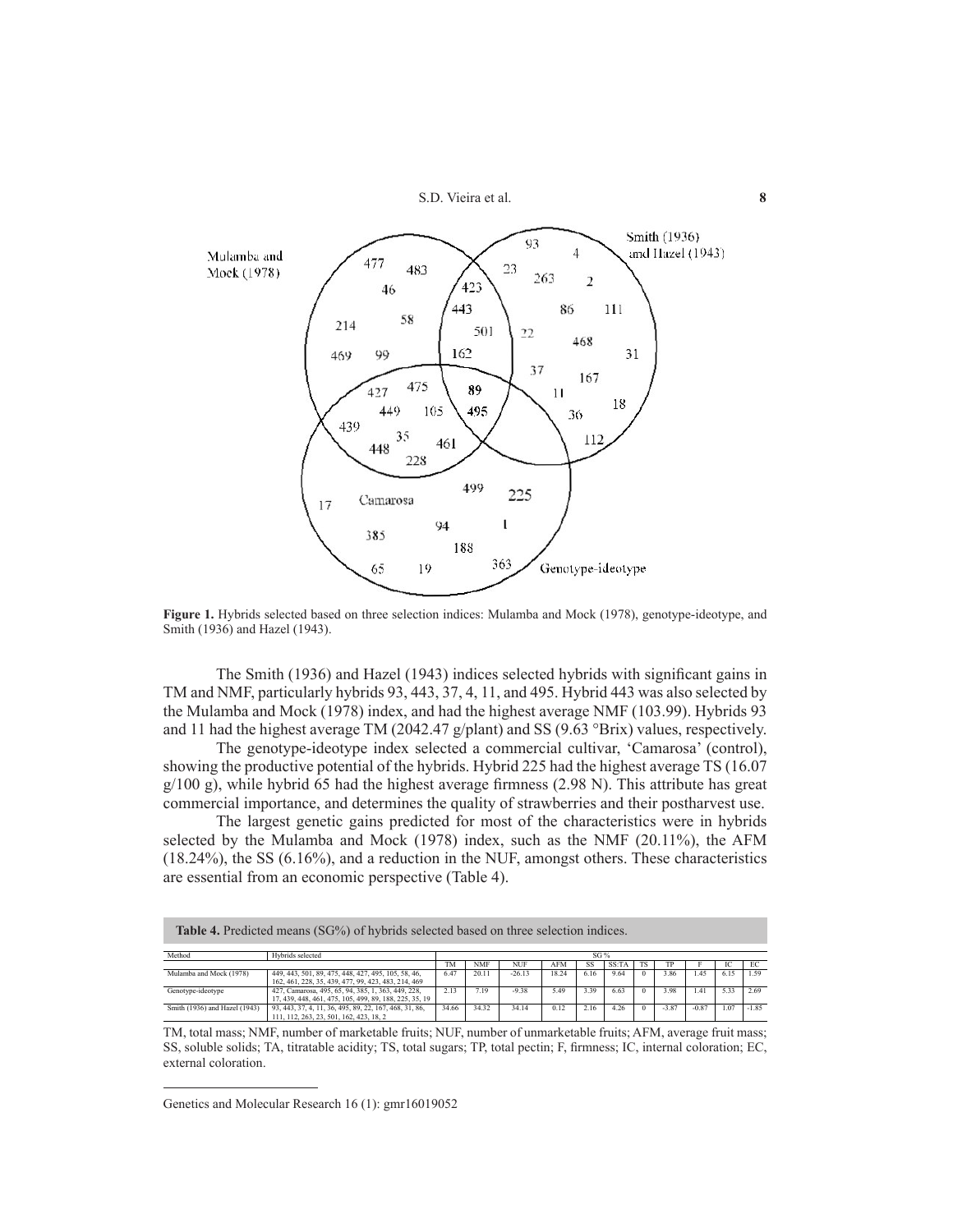In a study conducted by Terres et al. (2015) involving three hybrid potato (*S. tuberosum*) populations, estimated total earnings were higher when using the Subandi et al. (1973) and Mulamba and Mock (1978) indices when all of the characters analyzed were considered major. These indices have also been recommended by other authors (Costa et al., 2004; Ribeiro et al., 2012) in obtaining high selection gains.

The Smith (1936) and Hazel (1943) indices showed significant gains in TM and NMF. Using these indices, Amaral Júnior et al. (2010) simultaneously obtained predicted gains for the two main characteristics evaluated (grain yield and capacity expansion) with all economic weights assigned, when studying popcorn (*Zea mays* var. *everta*) populations.

The genotype-ideotype index did not indicate significant gains. TS did not exhibit any selection gain in any of the indices used, possibly because of negative genetic variance.

According to Borém and Miranda (2005), several factors determine genetic variance, such as the characteristics evaluated, the estimation method, the population diversity, the experimental unit considered, and the care with which the experiment is conducted and the data collected. In this study, the negative variance observed could be explained by the quality of the data for this feature, because the design used in the experiment (augmented block) directly influenced the quality of the data.

Selection indices are promising tools for the selection of superior genetic material in plant breeding, because the hybrids selected, particularly those selected by the Mulamba and Mock (1978) index, had several attributes of economic importance. The use of different selection methods allows for greater consistency in selection, particularly when considering the fact that strawberry has an octoploid structure and a high level of heterozygosity, which makes it difficult to separate phenotypic expressions that result from the action of additive components and the dominant and epistatic effects of the environment. Character expression depends upon the genetic control of the organism, the environment in which it is grown, and the interaction between these two factors. Consequently, the probability of success in genetic breeding depends greatly on the inheritance, adaptability, and stability of the characters involved in the program (Antunes et al., 2006); therefore, choosing the right selection index increases breeding program success.

The Mulamba and Mock (1978) and Smith (1936) and Hazel (1943) indices resulted in the greatest gains in the characteristics considered for the strawberry hybrids studied.

The hybrids selected have production potential because most of them had higher values than the commercial cultivars (controls), which will enable the introduction of new strawberry cultivars to the region.

## **Conflicts of interest**

The authors declare no conflicts of interest.

# **ACKNOWLEDGMENTS**

The authors thank CNPq (Conselho Nacional de Desenvolvimento Científico e Tecnológico), FAPEMIG (Fundação de Amparo à Pesquisa do Estado de Minas Gerais), and CAPES (Coordenação de Aperfeiçoamento de Pessoal de Nível Superior) for their financial support.

Genetics and Molecular Research 16 (1): gmr16019052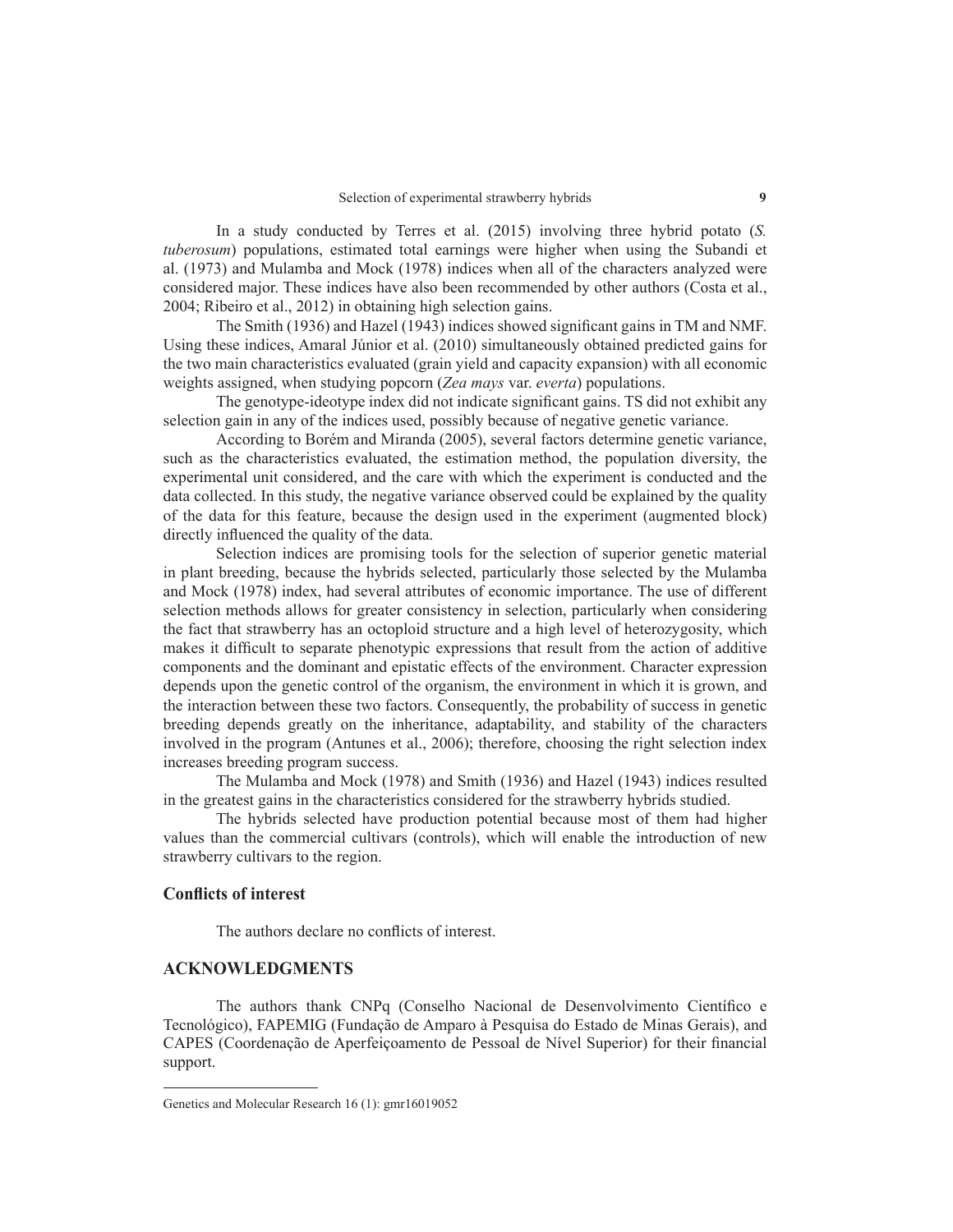# **REFERENCES**

- Amaral Júnior AT, Freitas Júnior SP, Rangel RM, Pena GF, et al. (2010). Improvement of a popcorn population using selection indexes from a fourth cycle of recurrent selection program carried out in two different environments. *Genet. Mol. Res.* 9: 340-347. http://dx.doi.org/10.4238/vol9-1gmr702
- Antunes OT, Calvete EO, Rocha HC, Nienow AA, et al. (2006). Floração, frutificação e maturação de frutos de morangueiro cultivados em ambiente protegido. *Hortic. Bras.* 24: 426-430. http://dx.doi.org/10.1590/S0102-05362006000400006
- Barbosa MHP and Pinto CABP (1998). Eficiência de índices de seleção na identificação de clones superiores de batata. *Pesq. Agr. Bras.* 33: 149-156.
- Barneche ACDO and Bonow S (2012). Novos desafios para o melhoramento genético da cultura do morangueiro no Brasil. EPAMIG, Belo Horizonte.

Bitter T and Muir HM (1962). A modified uronic acid carbazole reaction. *Anal. Biochem.* 4: 330-334. http://dx.doi. org/10.1016/0003-2697(62)90095-7

Borém A and Miranda GV (2005). Melhoramento de plantas, 4th ed. UFV, Viçosa.

- Brasil (2013). Serviço nacional de proteção de cultivares. Available at [http://www.agricultura.gov.br/portal/page?\_ pageid=33,976115&\_dad=portal&\_schema=PORTAL]. Accessed August 15, 2015.
- Camargo LS and Passos FA (1993). Morango. In: O melhoramento de plantas no Instituto Agronômico (Furlani AMC and Viégas GP, eds.). Instituto Agronômico, Campinas, 411-432.
- Cantillano RFF (2006). Boletim do Morango: cultivo convencional, segurança alimentar, cultivo orgânico. In: Fisiologia e manejo na colheita e pós-colheita de morangos. FAEMG. Belo Horizonte.
- Chandler CK, Folta KM, Dale A, Whitaker VM, et al. (2012). Strawberry. In: Fruit breeding (Badenes ML and Byrne DH, eds.). Springer, New York, 305-325.
- Costa MM, Mauro AO, Trevisoli SHU, Arriek NHC, et al. (2004). Ganho genético por diferentes critérios de seleção em soja. *Pesq. Agr. Bras.* 39: 1095-1102.
- Cruz CD (2006). Programa Genes: Biometria. Editora UFV, Viçosa.
- Cruz CD (2013). GENES- a software package for analysis in experimental statistic and quantitative genetics. *Acta Scientiarum* 35: 271-276.
- Cruz CD, Carneiro PCS and Regazzi AJ (2014). Modelos biométricos aplicados ao melhoramento genético. 3rd ed. revista ampl. UFV, Viçosa.
- Dias MSC, Silva JJC, Pacheco DD, Martins RN, et al. (2007). Morango. In: 101 culturas: manual de tecnologias agrícolas (Paula Júnior TJ and Venzon M, eds.). EPAMIG, Belo Horizonte.
- Dische Z (1962). General color reactions. In: Carbohydrates chemistry (Whistler RL and Wolfran ML, eds.). Academic Press, New York, 477-512.
- Elston RC (1963). A weight-free index for the purpose of ranking of selection with respect to several traits at a time. *Biometrics* 19: 85-87. http://dx.doi.org/10.2307/2527573
- Falconer DS and Mackay TFC (1997). *Introduction to quantitative genetics*. Edinburgh Longman, 464.
- Federer WT (1956). Augmented (or Hoonuiaku) designs. *Hawaiian Planters Record*. *Aica* 55: 191-208.
- Galvão AG, Resende LV, Guimaraes RM, Ferraz AKL, et al. (2014). Overcoming strawberry achene dormancy for improved seedling production in breeding programs. *Idesia* 32: 57-62. http://dx.doi.org/10.4067/S0718-34292014000400007
- Hancock JF, Sjulin TM and Lobos GA (2008). Strawberries. In: Temperate fruit crop breeding (Hancock JF, ed.). Springer, New York.
- Hazel LN (1943). The genetic basis for constructing selection indices. *Genetics* 28: 476-490.
- McCready RM and McCoomb EA (1952). Extraction and determination of total pectic materials in fruits. *Anal. Chem.* 42: 1586-1588.
- Mulamba NN and Mock JJ (1978). Improvement of yield potential of the Eto Blanco maize (*Zea mays*) population by breeding for plant traits. *Egypt. J. Genet. Cytol.* 7: 40-57.
- Murashige T and Skoog F (1962). A revised medium for rapid growth and bio assays with tobacco tissue cultures. *Physiol. Plant.* 15: 473-497. http://dx.doi.org/10.1111/j.1399-3054.1962.tb08052.x
- Neves LG, Bruckner CH, Cruz CD, Viana AP, et al. (2011). Predição de ganhos, com diferentes índices de seleção, para características de frutos do maracujazeiro- amarelo. *Rev. Bras. Frutic.* 33: 1322-1330. http://dx.doi.org/10.1590/ S0100-29452011000400033
- Pesek J and Baker RJ (1969). Desired improvement in relation to selected indices. *Can. J. Plant Sci.* 49: 803-804. http:// dx.doi.org/10.4141/cjps69-137
- Reis CAF, Gonçalves FMA, Ramalho MAP and Rosado AM (2015). Strategies in simultaneous multiple trait selection in eucalyptus breeding. *Cienc. Florest.* 25: 457-467.

Genetics and Molecular Research 16 (1): gmr16019052